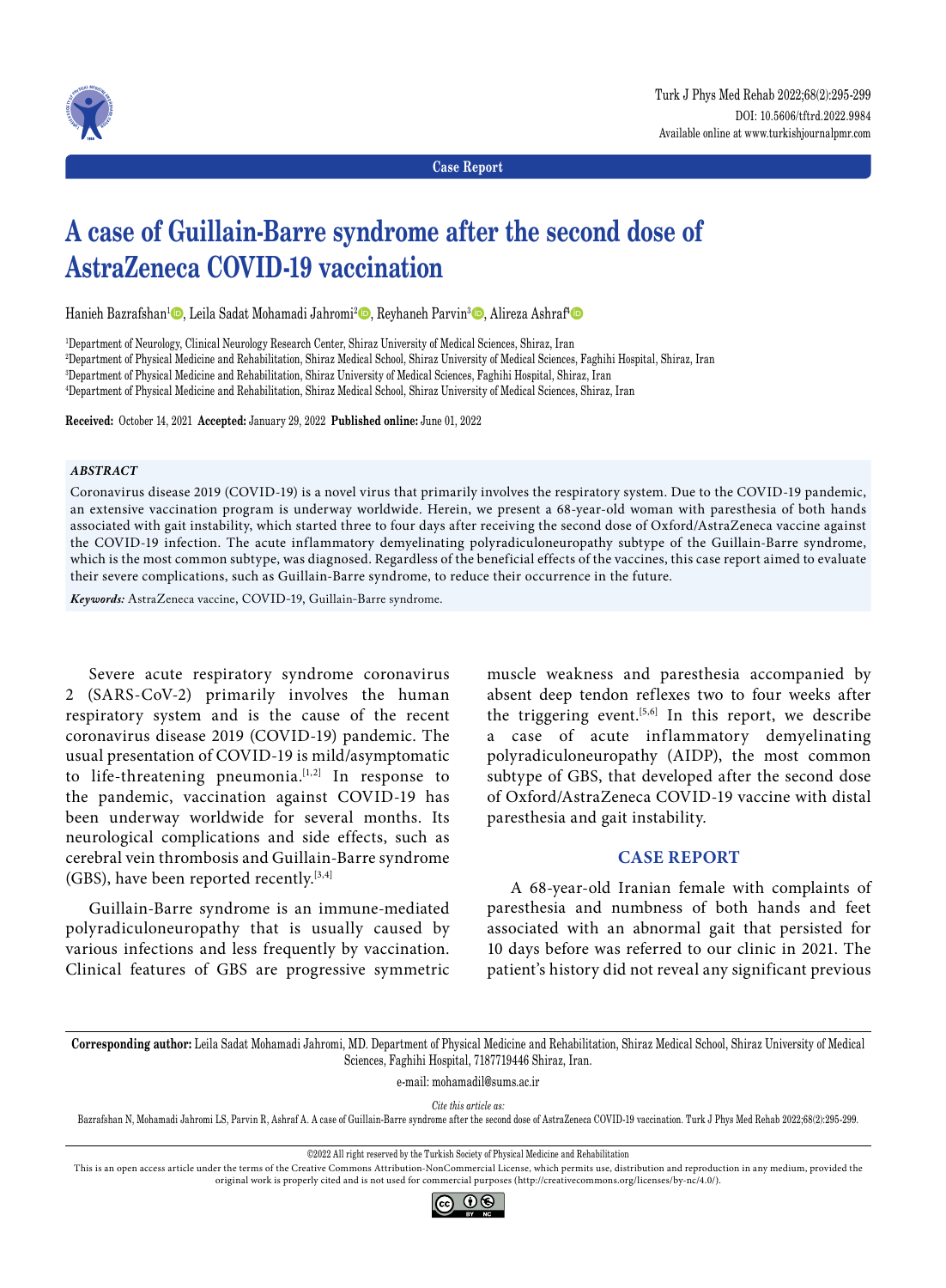illness. The patient described being relatively well until they developed gradual onset paresthesia and numbness beginning from their hands and progressing to the feet accompanied by the inability to walk independently three to four days after receiving the second dose of AstraZeneca COVID-19 vaccination. The patient claimed they had no history of recent exposures to infected patients with COVID-19 or had no respiratory tract and gastrointestinal problems over the last few weeks. The patient did not exhibit dysphagia, dysarthria, urinary and fecal incontinence, constitutional signs and symptoms (for example, fever), and respiratory manifestations. The patient had received the first dose of AstraZeneca COVID-19 vaccination almost three months ago, with no significant complications after the injection. In physical examination, the patient was a little pale in general appearance, but the vital signs were stable. Muscle strength of the proximal lower limbs and the distal upper and lower limbs were 4/5, 4/5, and 3/5, respectively. All deep tendon reflexes were absent. Light touch and temperature sensations were decreased in both legs and hands. Sensory function was preserved, and Hoffman and Babinski signs were negative in our patient. Cranial nerves were intact. Nerve conduction studies of lower limbs showed prolonged bilateral tibial and peroneal compound muscle action potentials (CMAPs) of more than 6 ms while recording from the abductor hallucis and extensor digitorum brevis muscles with evidence of temporal dispersion in left tibial nerve while stimulating from the popliteal fossa. Nerve conduction velocities were decreased to about 32 ms in tibial pathways. The amplitude of CMAP recording from the left extensor digitorum brevis was decreased to 0.8 mV. The sural and superficial peroneal sensory nerve action potentials (SNAPs) were relatively spared except for a mild decrease in amplitudes. In upper limbs, median, ulnar, and radial SNAPs were absent, and CMAPs recorded from the bilateral abductor pollicis brevis and abductor digiti

| <b>TABLE 1</b><br>Nerve conduction studies |            |             |                |                          |  |  |  |  |  |  |
|--------------------------------------------|------------|-------------|----------------|--------------------------|--|--|--|--|--|--|
| Nerve/site                                 | Rec/site   | Latency(ms) | Amplitude (mv) | Velocity                 |  |  |  |  |  |  |
| Sensory                                    |            |             |                |                          |  |  |  |  |  |  |
| Left median-wrist                          | Digit3     | Absent      | 0.0            |                          |  |  |  |  |  |  |
| Left ulnar-wrist                           | Digit5     | Absent      | 0.0            |                          |  |  |  |  |  |  |
| Right ulnar-wrist                          | Digit5     | Absent      | 0.0            |                          |  |  |  |  |  |  |
| Right median-wrist                         | Digit3     | Absent      | 0.0            |                          |  |  |  |  |  |  |
| Left sural-calf                            | Ankle      | 3.45        | 10.1           |                          |  |  |  |  |  |  |
| Right sural-calf                           | Ankle      | 3.55        | 10.2           |                          |  |  |  |  |  |  |
| Motor                                      |            |             |                |                          |  |  |  |  |  |  |
| Right median                               | APB        |             |                |                          |  |  |  |  |  |  |
| Wrist                                      |            | 6.03        | 8.0            |                          |  |  |  |  |  |  |
| Elbow                                      |            | 10.80       | 5.1            | 34.5+ conduction block   |  |  |  |  |  |  |
| Left median                                | APB        |             |                |                          |  |  |  |  |  |  |
| Wrist                                      |            | 5.80        | 6.7            |                          |  |  |  |  |  |  |
| Elbow                                      |            | 9.90        | 4.3            | 44.0+ conduction block   |  |  |  |  |  |  |
| Right ulnar                                | <b>ADM</b> |             |                |                          |  |  |  |  |  |  |
| Wrist                                      |            | 5.30        | 5.50           |                          |  |  |  |  |  |  |
| Elbow                                      |            | 9.80        | 4.90           | 45.7                     |  |  |  |  |  |  |
| Left common peroneal                       | <b>EDB</b> |             |                |                          |  |  |  |  |  |  |
| Ankle                                      |            | 6.2         | 0.80           |                          |  |  |  |  |  |  |
| Fib head                                   |            | 13.90       | 0.70           | 39.30                    |  |  |  |  |  |  |
| Left tibial                                | AH         |             |                |                          |  |  |  |  |  |  |
| Ankle                                      |            | 6.35        | 2.60           |                          |  |  |  |  |  |  |
| Popliteal fossa                            |            | 16.45       | 1.50           | 32.7+temporal dispersion |  |  |  |  |  |  |
| F-Waves                                    |            |             |                |                          |  |  |  |  |  |  |
| Right tibial-AH                            |            | Absent      |                |                          |  |  |  |  |  |  |
| Right median-APB                           |            | Absent      |                |                          |  |  |  |  |  |  |
| Left ulnar-ADM                             |            | Absent      |                |                          |  |  |  |  |  |  |
| H-Reflex                                   |            |             |                |                          |  |  |  |  |  |  |
| Left tibial-soleus                         |            | Absent      |                |                          |  |  |  |  |  |  |
| Right tibial-soleus                        |            | Absent      |                |                          |  |  |  |  |  |  |

APB: Abductor pollicis brevis; ADM: Abductor digiti minimi; EDB: Extensor digitorum brevis; AH: Abductor hallucis.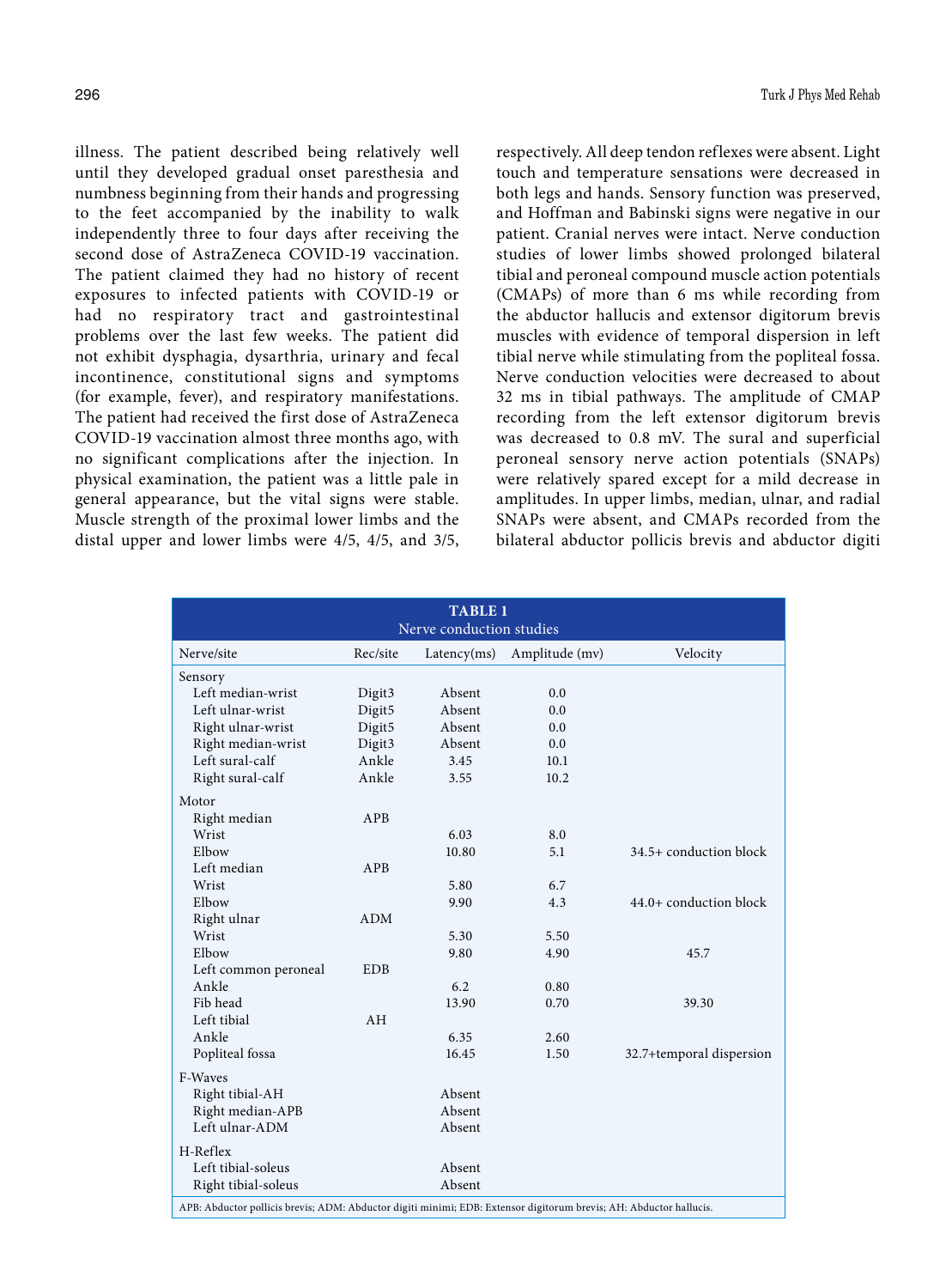| <b>TABLE 2</b><br>Needle electromyography                                                                                                         |        |                          |              |        |          |           |             |  |  |  |
|---------------------------------------------------------------------------------------------------------------------------------------------------|--------|--------------------------|--------------|--------|----------|-----------|-------------|--|--|--|
| Muscles                                                                                                                                           | IA     | <b>PSW</b>               | Fibrillation | Amp    | Duration | <b>PP</b> | Recruitment |  |  |  |
| Left FDI                                                                                                                                          |        | $+1$                     |              | Normal | Normal   | $+1$      | ◡           |  |  |  |
| Right FDI                                                                                                                                         |        | $+1$                     |              | Normal | Normal   | $+1$      | ◡           |  |  |  |
| Right TA                                                                                                                                          |        | $\overline{\phantom{a}}$ |              | Normal | Normal   | $+1$      | ◡           |  |  |  |
| Left quadriceps                                                                                                                                   | Normal |                          |              | Normal | Normal   | Normal    | Normal      |  |  |  |
| Left EDB                                                                                                                                          |        | $\overline{\phantom{a}}$ |              | $+1$   | $+1$     | $+1$      | ◡           |  |  |  |
| IA: Insertional activity; PSW: Positive sharp wave; PP: Polyphasia; FDI: First dorsal interosseous; TA: Tibialis; EDB: Extensor digitorum brevis. |        |                          |              |        |          |           |             |  |  |  |

minimi muscles were prolonged to more than 5.5-6 ms while preserving their amplitudes. Partial conduction blocks in bilateral median nerves pathways in the forearms were obvious. Nerve conduction velocities were mildly decreased to about 44 ms except for the right median nerve, which was decreased to 34 ms. F-waves were absent (Table 1). In needle electromyography, the insertional activities in distal muscles of both upper and lower limbs were increased, and evidence of positive sharp waves was detected in bilateral first dorsal interossei muscles. Furthermore, the recruitment of distal muscles was decreased (Table 2). Based on the patient's history, physical examination, and electrophysiological findings, which favored a sensorimotor peripheral polyneuropathy with mostly demyelinating features involving both upper and lower limbs, the patient was diagnosed with AIDP. Thus, the patient was admitted to the neurology department for further evaluation and scheduled for receiving intravenous immunoglobulin (IVIG). During the patient's hospital course, to rule out any structural causes, a non-contrast magnetic resonance imaging of the whole spine was performed, which did not have evidence of transverse myelitis, spinal cord compression, or spinal stenosis. Moreover, the polymerase chain reaction test for SARS-CoV-2 was negative. A lumbar puncture was performed, and the evaluation of the cerebrospinal fluid showed clear fluid, elevated proteins (0.8 g/L; reference: 0.15-0.45 gm/L), white blood cells in the normal range  $(2/mm<sup>3</sup>)$ , and a glucose level of 75 mg/dL. Both the culture and the Gram staining of the fluid were negative.

The patient received IVIG (2 g/kg over five days) without any complications. Since the patient remained stable and could tolerate the IVIG, physical and occupational therapy was started after the last course of medication. Distal muscle strength of the lower limbs improved to 4/5, and the patient could walk independently two to three days after receiving the last session of the rehabilitation at the hospital.

## **DISCUSSION**

Guillain-Barre syndrome is a rare immune-mediated and inflammatory disease involving the peripheral nerves and spinal roots.[7-9] Patients with GBS usually present with acute symmetrical weakness and sensory symptoms beginning from the distal parts to achieve the maximal severity of the disease within two to four weeks.[5,6,8] Acute inflammatory demyelinating polyradiculoneuropathy is the most pathophysiologically prevalent subtype of  $GBS.$ [8,9]

Infections caused by some pathogens such as Campylobacter jejuni, Mycoplasma pneumonia, Cytomegalovirus, and Haemophilus influenzae have been reported immunological triggers for GBS.[9] Coronavirus disease 2019 is a novel infection that most commonly manifests in the lower respiratory tract. Moreover, some different neurological complications involving central and peripheral nervous systems have been reported in infected patients with the virus.[10] Guillain-Barre syndrome is an example of neurological manifestations which occur during or after severe acute respiratory symptoms of COVID-19. Recently, the incidence of this complication seems to have increased due to the COVID-19 pandemic. A few patients who developed GBS shortly after receiving vaccinations were also reported in the literature.<sup>[5,7]</sup> The estimated rate of vaccine-related GBS against Influenza A virus (H1N1) was 1.6 cases per 1,000,000 vaccine recipients in the study by Salmon et al.<sup>[11]</sup> Today, since the COVID-19 vaccination program advances worldwide, vaccine-related GBS cases are also increasingly reported. This applies to both types of vaccinations, including messenger ribonucleic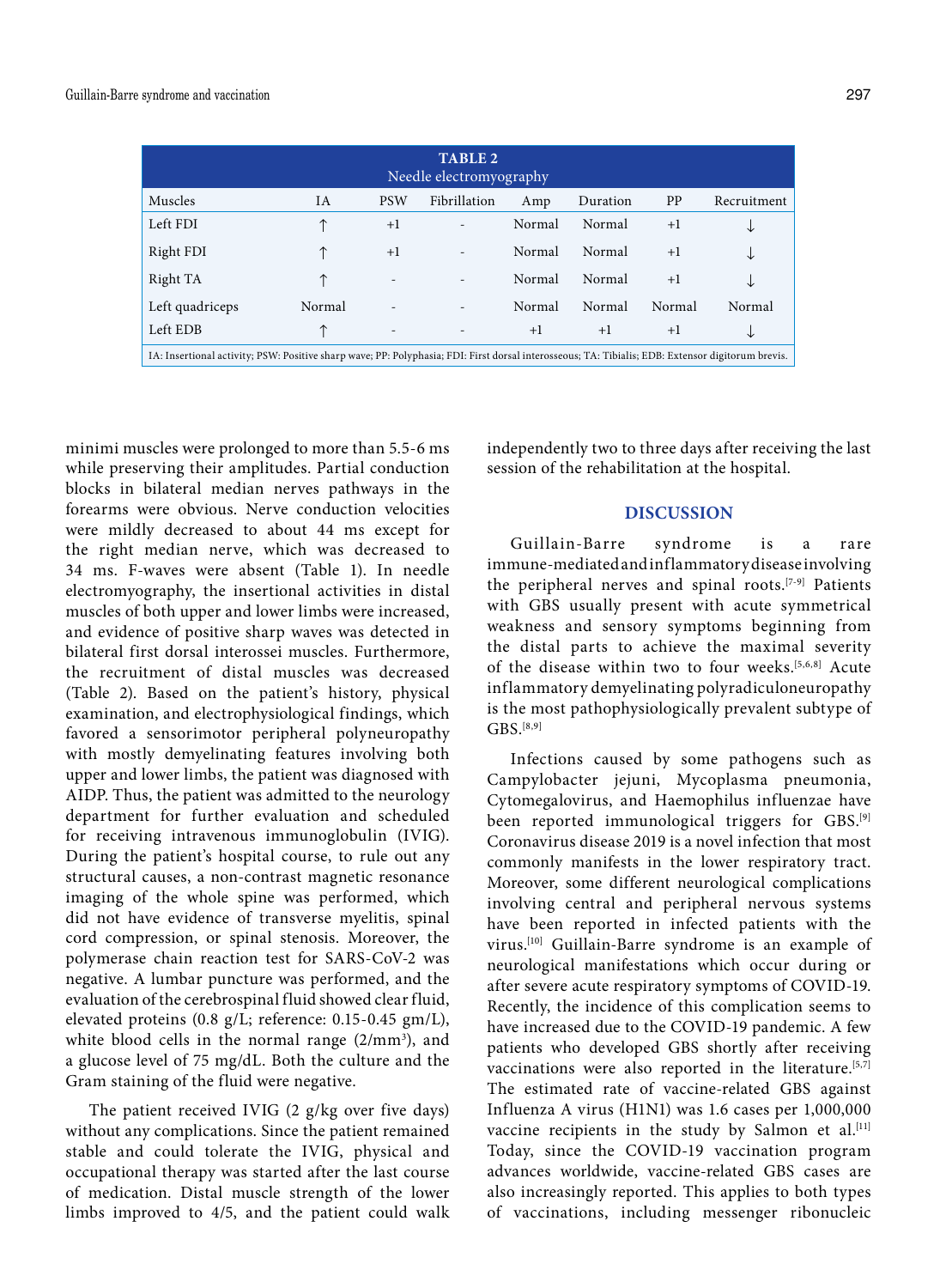acid and adenovirus-vectored COVID-19 vaccines.<sup>[5]</sup> The first case of GBS after the initial dose of the Pfizer-BioNTech vaccine against COVID-19 infection was reported by Waheed et al.<sup>[12]</sup> We reported the case of a 68-year-old woman who developed GBS a few days after getting the second dose of the AstraZeneca vaccine. The Oxford/AstraZeneca ChAdOx1 SARS-CoV-2 vaccine comprises a recombinant carrier of the chimpanzee adenovirus (ChAdOx1), including deoxyribonucleic acid, which encodes a kind of spike protein of SARS-CoV-2.<sup>[13]</sup> This protein induces an immune response in humans. Studies showed that this kind of vaccine could prevent 70% of COVID-19 cases.[7] The most commonly reported complications from clinical studies of this vaccine were tenderness at the injection site, chills, fever, fatigue, joint and muscle pain, nausea, and headache.[7] Reported cases of anaphylaxis, lymphadenopathies, anorexia, and abdominal pain were significantly rare.<sup>[7]</sup> Recent concerns about the pulmonary, abdominal, and cranial venous sinus thrombosis concomitant with thrombocytopenia after the first exposure to this vaccine have increased. Thus far, a few cases of GBS due to the first dose of AstraZeneca have been reported.[5,7,13] Although most of the local and systemic complications of this type of vaccine were reported after receiving the first dose, our patient developed GBS just a few days after receiving the second dose. Not only had she received the first dose of the same type of vaccine almost three months ago without any complications, but she also denied any signs or symptoms of recent respiratory or gastrointestinal illnesses or exposure to infected patients. The pathogenesis of vaccine-related GBS is not clear. However, it has been suggested that contaminating components of the vaccine, particularly proteins, may increase anti-ganglioside antibody production and induce this immune-mediated process.<sup>[14]</sup> No vaccine is completely effective or without any side effects.<sup>[7]</sup> Since vaccines prevent severe diseases and death in most individuals, we can claim that vaccination has more benefits than side effects. Nevertheless, the safety of vaccines against the COVID-19 infection needs to be meticulously evaluated, and essential complications should be immediately reported to reduce the occurrence of these complications in the future, if possible.

In conclusion, we reported a case of Guillain-Barre syndrome as a severe complication of COVID-19 vaccine in order to reduce its occurrence in the future.

**Patient Consent for Publication:** A written informed consent was obtained from patient.

**Data Sharing Statement:** The data that support the findings of this study are available from the corresponding author upon reasonable request.

**Author Contributions:** All authors contributed to the conception and design, acquisition and analysis of the data, and preparation of the manuscript and drafting the article.

**Conflict of Interest:** The authors declared no conflicts of interest with respect to the authorship and/or publication of this article.

**Funding:** The authors received no financial support for the research and/or authorship of this article.

#### **REFERENCES**

- 1. Asadi-Pooya AA. Seizures associated with coronavirus infections. Seizure 2020;79:49-52.
- 2. Hatamnejad MR, Fallah Tafti F, Abdi ardekani A, Sadeghi Boogar S, Bazrafshan H. Coronary thrombosis in a patient with COVID-19 who was on anticoagulant therapy. Int Cardio Res J 2021;15:e114520
- 3. Maramattom BV, Krishnan P, Paul R, Padmanabhan S, Cherukudal Vishnu Nampoothiri S, Syed AA, et al. Guillain-Barré syndrome following ChAdOx1-S/nCoV-19 vaccine. Ann Neurol 2021;90:312-4.
- 4. Ogbebor O, Seth H, Min Z, Bhanot N. Guillain-Barré syndrome following the first dose of SARS-CoV-2 vaccine: A temporal occurrence, not a causal association. IDCases 2021;24:e01143.
- 5. Introna A, Caputo F, Santoro C, Guerra T, Ucci M, Mezzapesa DM, et al. Guillain-Barré syndrome after AstraZeneca COVID-19-vaccination: A causal or casual association? Clin Neurol Neurosurg 2021;208:106887.
- 6. Allen CM, Ramsamy S, Tarr AW, Tighe PJ, Irving WL, Tanasescu R, et al. Guillain-Barré syndrome variant occurring after SARS-CoV-2 vaccination. Ann Neurol 2021;90:315-8.
- 7. Hasan T, Khan M, Khan F, Hamza G. Case of Guillain-Barré syndrome following COVID-19 vaccine. BMJ Case Rep 2021;14:e243629.
- 8. van den Berg B, Walgaard C, Drenthen J, Fokke C, Jacobs BC, van Doorn PA. Guillain-Barré syndrome: Pathogenesis, diagnosis, treatment and prognosis. Nat Rev Neurol 2014;10:469-82.
- 9. Kaida K. Guillain-Barré syndrome. Adv Exp Med Biol 2019;1190:323-31.
- 10. Khatoon F, Prasad K, Kumar V. Neurological manifestations of COVID-19: Available evidences and a new paradigm. J Neurovirol 2020;26:619-30.
- 11. Salmon DA, Proschan M, Forshee R, Gargiullo P, Bleser W, Burwen DR, et al. Association between Guillain-Barré syndrome and influenza A (H1N1) 2009 monovalent inactivated vaccines in the USA: A meta-analysis. Lancet 2013;381:1461-8.
- 12. Waheed S, Bayas A, Hindi F, Rizvi Z, Espinosa PS. Neurological complications of COVID-19: Guillain-Barre syndrome following Pfizer COVID-19 vaccine. Cureus 2021;13:e13426.